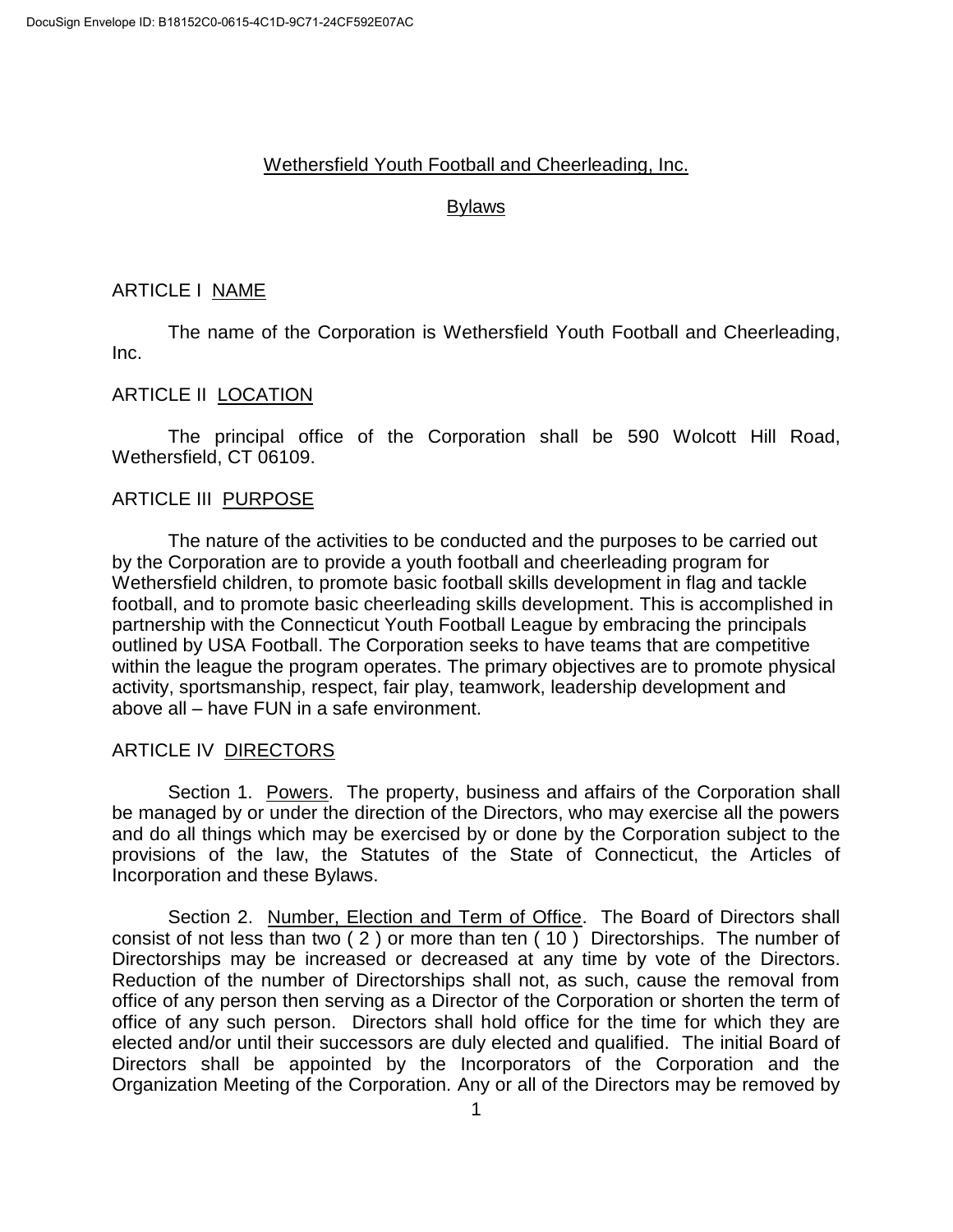the Board of Directors at any time with or without cause at a Directors' Meeting called for the purpose of removal of a Director or Directors, provided that the meeting notice state that the purpose, or one of the purposes, of the meeting is removal of a Director or Directors. Each year, within thirty (30) days prior to the date of the Annual Meeting of the Board of Directors of the Corporation, the Officers of the Corporation shall nominate a slate of persons to serve on the Board of Directors of the Corporation for the upcoming year. The entire Board of Directors will vote on the proposed slate at the annual meeting of the Board of Directors of the Corporation each year.

Section 3. Vacancies. Vacant Directorships shall be filled for the unexpired portion of the term by vote of the Directors.

Section 4. Annual Meetings. The Annual Meeting of the Board of Directors of this Corporation shall be held during the month of February of each year, provided that if, any year, the Annual Meeting of the Board of Directors is not or cannot be held during such month, then said Annual Meeting may be called at any time before or after such month in the manner hereinafter provided with respect to Special Meetings of the Board of Directors. At each Annual Meeting of the Board of Directors, the Board of Directors shall elect the Officers for the ensuing year and shall transact such other business as may property come before the meeting.

Section 5. Regular Meetings. Regular meetings of the Board of Directors shall be held at such time and place as may be specified from time to time by resolution of the Board of Directors and notice thereof need not be given. If no such resolution shall be in effect, regular meetings of the Board of Directors shall be called in the manner hereinafter provided with respect to Special Meetings of the Board of Directors.

Section 6. Special Meetings. Special Meetings of the Board of Directors may be called by the President and shall be called by the President upon written request of any two (2) Directors. If the President shall not call such meeting within fifteen (15) days after receipt of such written request, the Directors making such request may call the meeting. At least two (2) days' oral or written notice of each Special Meeting stating the date, time and place of the meeting shall be given to each Director. No notice of a Directors' meeting need be given to any Director who attends such meeting in person without protesting prior to or at the commencement of such meeting, or who waives such notice in writing executed and filed with the Secretary of the Corporation, either before or after the meeting. The Secretary shall cause any such waiver to be filed with or entered upon the records of the meeting.

Section 7. Quorum and Vote. A majority of the Directorships shall constitute a quorum. If a quorum is present when a vote is taken, the affirmative vote of a majority of the Directors present shall be required for action by the Board of Directors on any matter whatsoever. A Director may participate in a meeting of the Board of Directors by means of conference telephone or similar communications equipment enabling all Directors participating in the meeting to hear one another, and participation in a meeting by such means shall constitute presence in person at such meeting. Meetings of the Board of Directors should be structured to maximize creative discussion of issues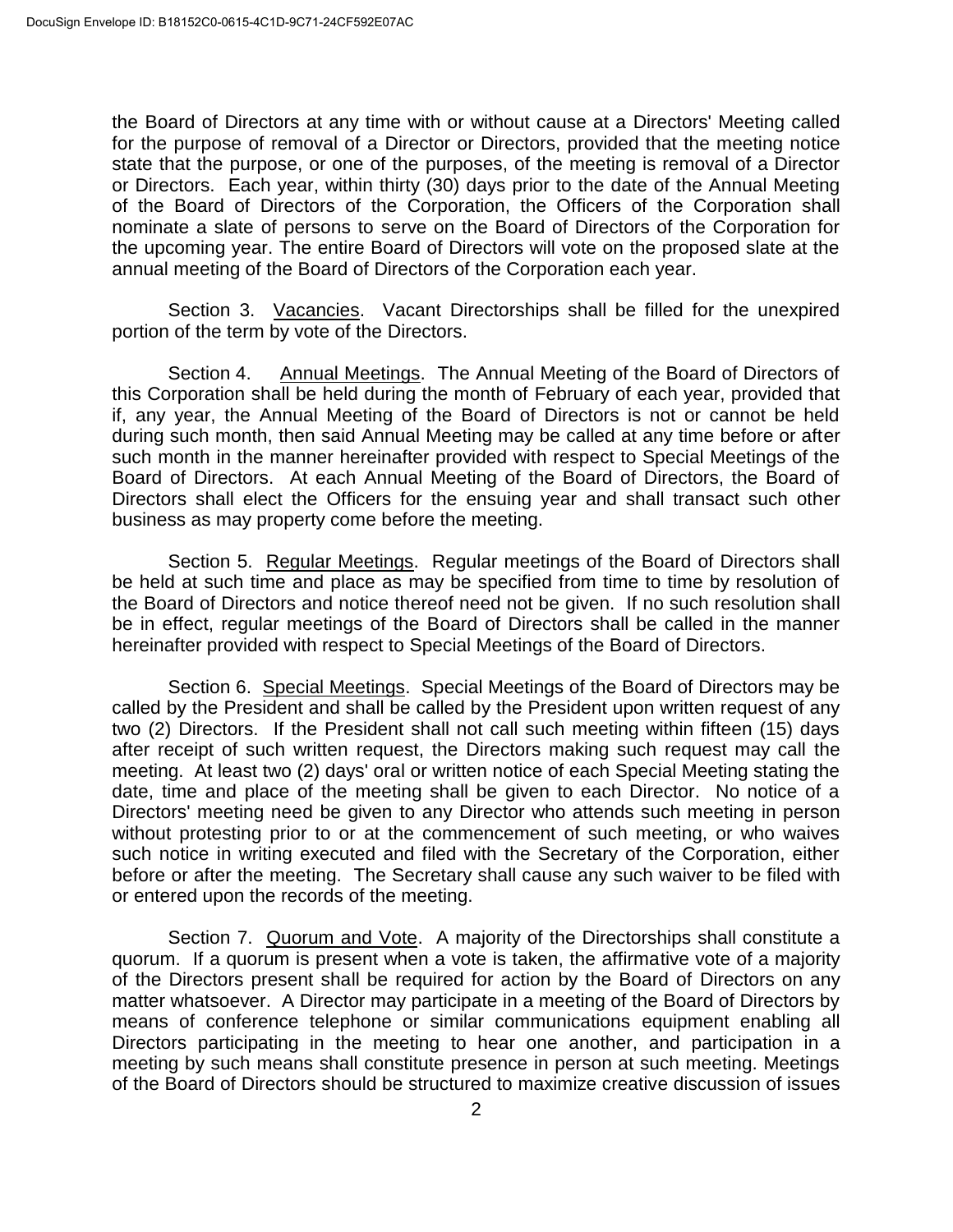affecting the Organization through the thoughtful and active participation of all board members. To the extent possible, decisions taken by the board should reflect a consensus view of all Directors. A consensus decision is one that every Director can accept, even if it would not be the first choice of any one Director. Accordingly, the President should inquire whether any Directors object to a proposal, rather than asking that the Members express votes for or against it. If any Director objects, the matter should receive further discussion to determine whether a consensus view can be achieved. If, after discussion, it becomes clear that consensus on a decision is not possible, and there are good reasons why the decision should not be deferred until a later date, the President may request that the Board vote on a proposal for passage by a majority of the Directors present to vote.

Section 8. Committees. The Board of Directors may designate three (3) or more Directors to constitute a committee. Each such committee shall have and may exercise all such authority of the Board of Directors as shall be provided in the resolution establishing such committee, except a committee shall not be authorized to perform any of the actions prohibited under the Non Stock Corporations Act. Each such committee shall serve at the pleasure of the Board of Directors and shall keep minutes of its proceedings which shall be reported to the Board of Directors. Action taken at any meeting of the Executive Committee will be reported to the entire Board of Directors no later than the next scheduled meeting of the Board of Directors. The Executive Committee shall have and may exercise when the Board of Directors is not in session all of the powers of the Board that may be lawfully delegated, provided that the Committee shall not make final determinations of policy.

Section 9. Transaction of Business Without Meeting. Any corporate action which can be authorized at a regularly constituted meeting of the Board of Directors or a committee thereof may be authorized without such a meeting, provided that all of the Directors or all of the members of a committee thereof, as the case may be, consent in writing to such action before or after the time such action is taken and the number of such Directors or members constitutes a quorum for such action. The Secretary of the Corporation shall file such consents with the Minutes of the Meeting of the Board of Directors.

Section 10. Indemnification and Reimbursement. The Corporation shall be bound by and comply with the indemnifications and reimbursement provisions of the Connecticut Non Stock Corporations Act. The Corporation shall indemnify, and advance expenses to, its members, directors, officers, employees, and agents to the maximum extent permitted by the Connecticut Revised Non Stock Corporation Act, as amended. Notwithstanding the foregoing, if at any time the Corporation is a private foundation, the Corporation shall not indemnify such individuals, procure such insurance or share such premium cost to the extent so doing would constitute an act of self-dealing as defined in Section 4941(d) of the Internal Revenue Code.

# ARTICLE V OFFICERS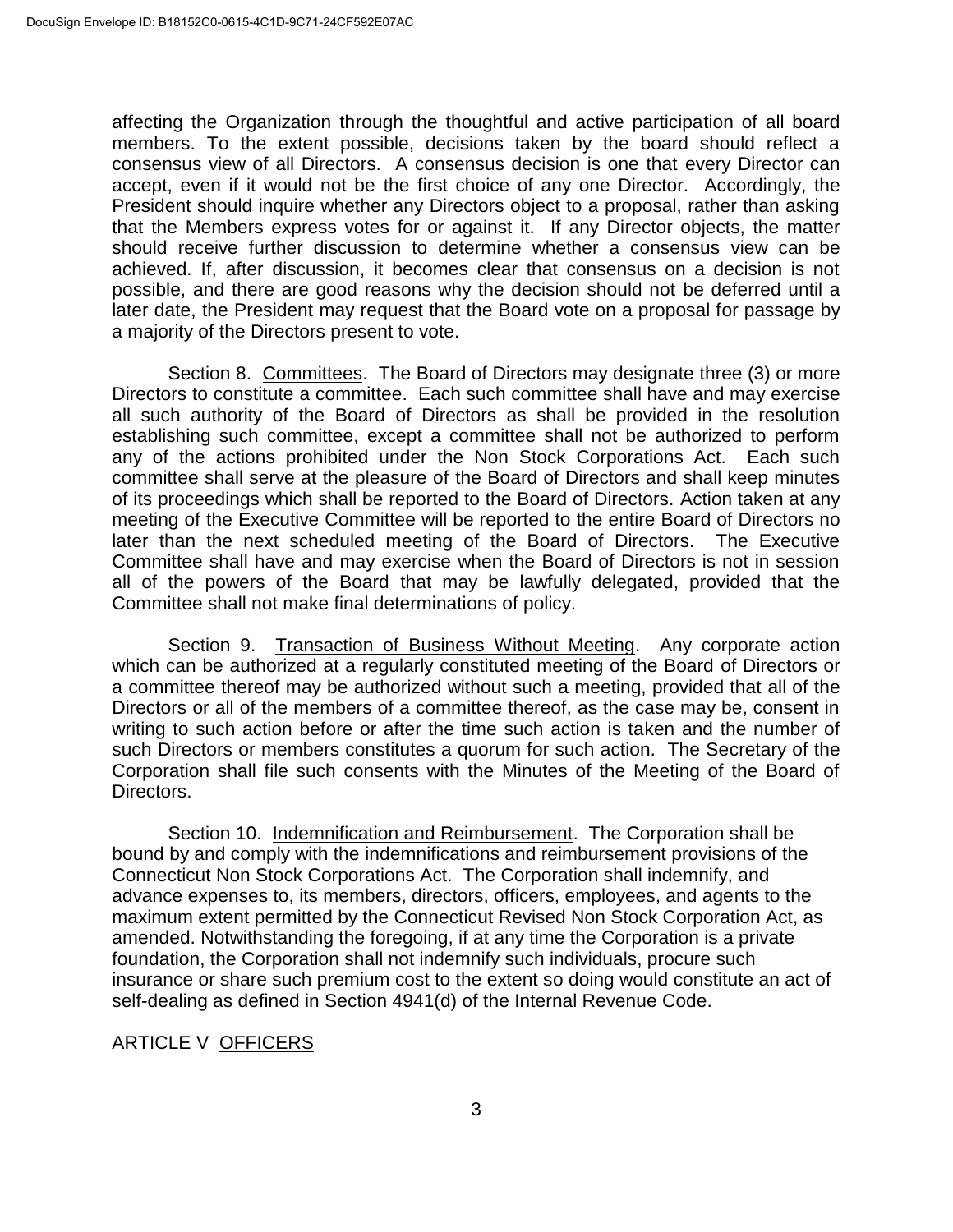Section 1. Titles, Election and Duties. The Directors shall choose from among their number a President and shall appoint a Secretary, and may from time to time appoint one or more Vice Presidents, a Treasurer, and such other officers as they, the Directors, deem expedient. Any two or more offices may be held by the same person. The duties of the Officers of the Corporation shall be such as are imposed by these Bylaws and from time to time prescribed by the Directors.

Section 2. President. The President shall have general charge and direction of the business of the Corporation subject to the control of the Board of Directors.

Section 3. Vice President. The Vice President, if any or if there shall be more than one, the Vice Presidents in the order of their seniority or in such other order as the Board of Directors may determine, shall assist the President in the performance of his or her duties and in the event of the absence or disability of the President shall perform the duties and exercise the powers of the office of President.

Section 4. Treasurer. The Treasurer shall keep the fiscal accounts of the Corporation, including an account of all moneys received or disbursed. At intervals of not more than twelve (12) months, the Treasurer shall prepare or have prepared for the Corporation a balance sheet showing the financial condition of the Corporation as of a date not more than four (4) months prior thereto, and a profit and loss statement respecting its operation for the twelve (12) months preceding such date. The balance sheet and the profit and loss statement shall be deposited at the principal office of the Corporation and shall be kept by the Corporation for at least ten (10) years from such date. In addition, within thirty (30) days after the preparation of each such balance sheet and profit and loss statements, the Corporation shall mail a copy thereof to each Member of record. The Treasurer may endorse for and on behalf of the Corporation checks, notes and other obligations and shall deposit the same and all moneys and valuables in the name of and to the credit of the Corporation in such banks and depositories as the Board of Directors shall designate. The Treasurer shall have custody of and shall have the power to endorse for transfer on behalf of the Corporation, stock, securities or other investment instrument owned by the Corporation.

Section 5. Secretary. The Secretary shall keep the Minutes of the Meetings of Members and Directors and shall give notice of all such meetings as required in these Bylaws. The Secretary shall have custody of the seal of the Corporation and all books, records and papers of the Corporation, except those in the custody of the Treasurer or some other person authorized to have custody and possession thereof by a resolution of the Board of Directors.

Section 6. Compensation. The Directors and Officers shall not receive any stated salary for their services but by vote of the Board of Directors they may be allowed such compensation for expenses and attendance at meetings of the Board and committees as may be determined by such vote; provided that nothing herein contained shall be construed to preclude any Director or Officer from serving the Corporation in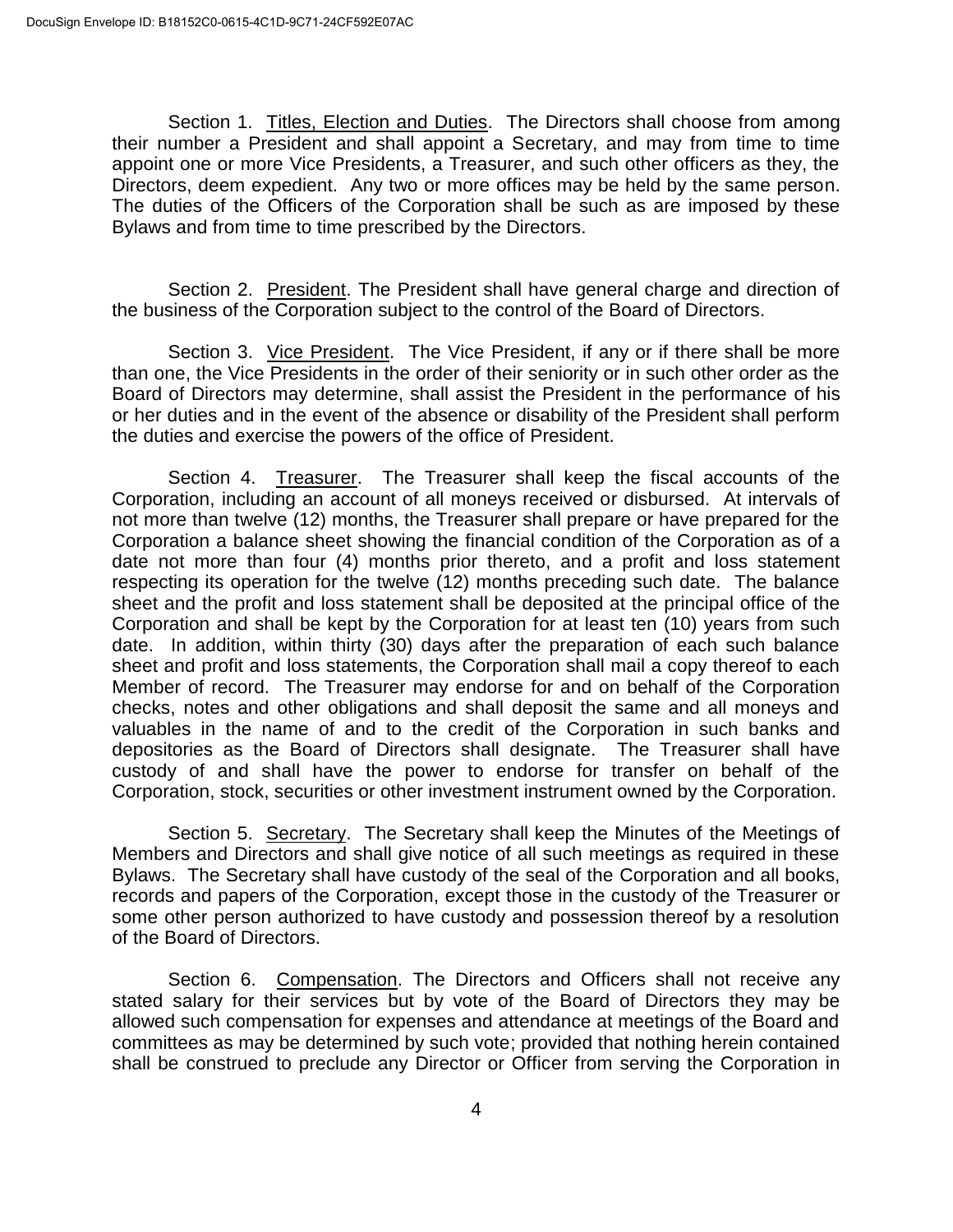any other capacity outside of his or her duties as a Director or Officer and receiving compensation therefor.

Section 7. Terms of Office. Each of such Officers shall serve for the term for which he or she is elected and/or until his or her successor is duly appointed and qualified, but any Officer may be removed by the Board of Directors at any time with or without cause and with or without notice or hearing. Vacancies among the Officers by reason of death, resignation or other causes shall be filled by the Board of Directors.

Section 8. Roles and Responsibilities of Officers. The specific roles and responsibilities of the Officers of the Corporation are more specifically set forth on Appendix 2 attached to these Bylaws.

#### ARTICLE VI INVESTMENTS

To the extent permitted by the laws of the State of Connecticut, the funds of the Corporation may be retained in whole or in part in cash or be invested and reinvested from time to time in such property, real, personal or otherwise, or stocks, bonds or other securities, as the Board of Directors in its discretion may deem desirable.

# ARTICLE VII RESTRICTIONS

No part of the net earnings of the Corporation shall inure to the benefit of, or be distributable to its Members, trustees, officers, directors or other private persons, except that the Corporation shall be authorized and empowered to pay reasonable compensation for services rendered and to make payments and distributions in furtherance of the purposes set forth in the Certificate of Incorporation of the Corporation. No substantial part of the activities of the Corporation shall be the carrying on of propaganda, or otherwise attempting to influence legislation, and the Corporation shall not participate in, or interfere in (including the publishing or distribution of statements) any political campaign on behalf of any candidate for public office. Notwithstanding any other provision of these Bylaws, the Corporation shall not carry on any other activities not permitted to be carried on (1) by a Corporation exempt from federal income tax under section 501(c)(3) of the Internal Revenue (or the corresponding provision of any future United States Internal Revenue Law) or (b) by a Corporation, contributions to which are deductible under section 170(c)(2) of the Internal Revenue Code (or the corresponding provision of any future United States Internal Revenue Law).

# ARTICLE VIII DISSOLUTION

Upon the dissolution of the Corporation, the Board of Directors shall, after paying or making provision for the payment of all of the liabilities of the Corporation, dispose of all of the assets of the Corporation exclusively for the purposes of the Corporation in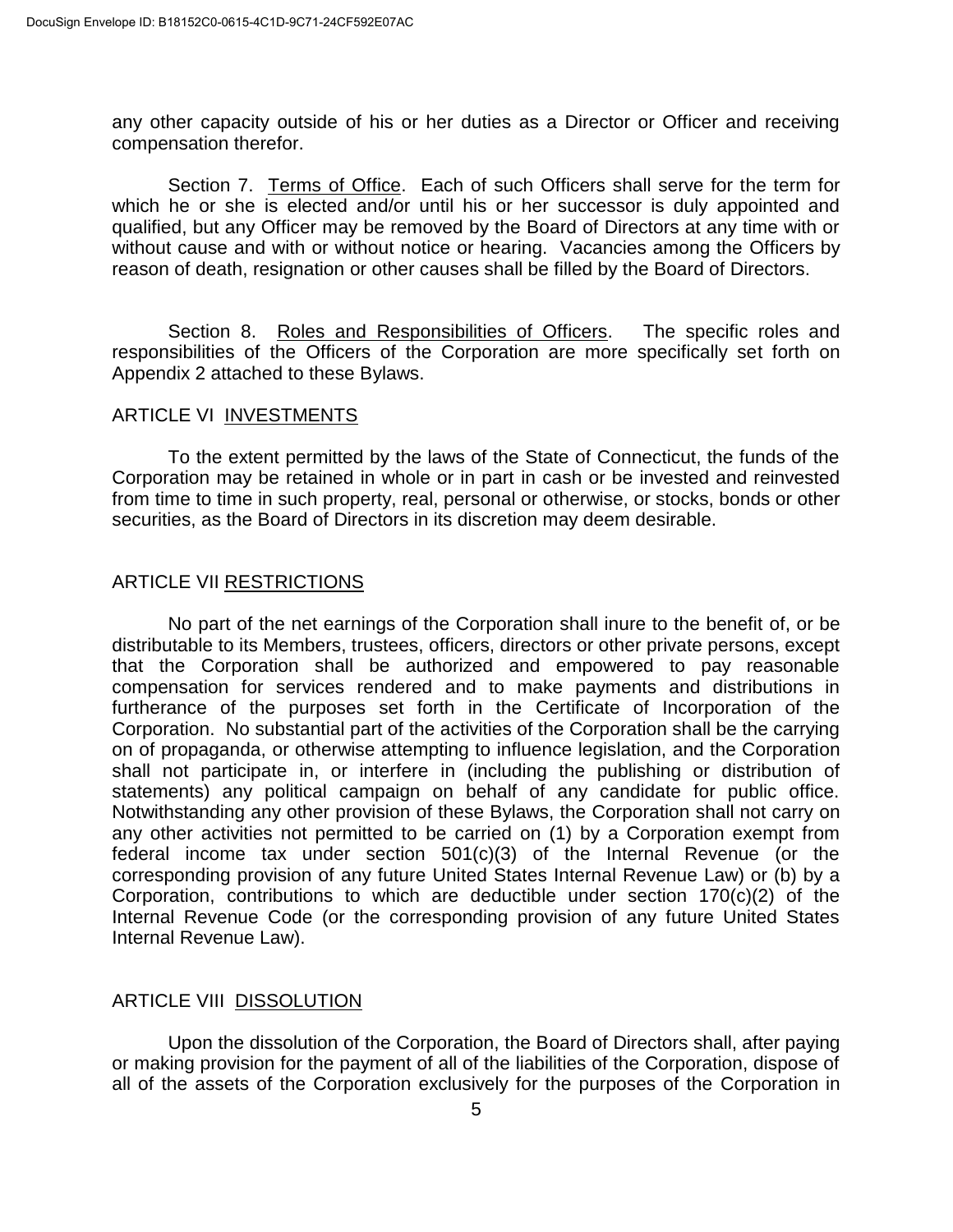such manner, or to such organization or organizations organized and operated exclusively for charitable, educational, or scientific purposes as shall at the time qualify as an exempt organization or organizations under Section 501(c)(3) of the Internal Revenue Code (or the corresponding provision of any future United States Internal Revenue Law). Any such assets not so disposed of shall be disposed of by the Superior Court of the county in which the principal office of the Corporation is then located, exclusively for such purposes or to such organization or organizations, as said Court shall determine, which is organized and operated exclusively for such purposes.

#### ARTICLE IX BOOKS AND RECORDS

The Corporation shall keep correct and complete books and records of account and shall also keep minutes of the proceedings of its Board of Directors and committees having any of the authority of the Board of Directors. All books and records of the Corporation may be inspected by any Director or his agent or attorney for any proper purpose at any reasonable time.

## ARTICLE X CONFLICTS OF INTEREST

Section 1. Compliance. No Director or Officer may engage in any excess benefit transaction as defined in Section 4958 of the Internal Revenue Code of 1986, as amended. The Board of Directors shall comply with the provisions of Sections 33-1127 through 33-1130 of the Connecticut General Statutes, as amended, regarding "conflicting interest" transactions. The Board of Directors may adopt appropriate policies and procedures to implement this Section, and such policies and procedures may only be amended by the same vote required to amend these Bylaws.

Section 2. Disclosure. Any Director for whom there may exist a conflict of interest shall disclose such possible conflict of interest to the Board.

Section 3. Recusal. No Director shall discuss or vote on any matter that would involve a conflict of interest. Any Director for whom there may exist a conflict of interest shall refrain from discussion or vote on any such matter, and shall not be physically present in the room at the time any vote is taken thereon.

Section 4. Conflict of Interest. The term "conflict of interest" includes, without limitation, the reasonable possibility that the matter involves an arrangement to provide compensation or any financial or tangible benefit or payment, directly or indirectly, to a Director or any other "disqualified person" (including a person or entity related to or controlled by the Director, or otherwise as defined in section 4958(c)(1) of the Internal Revenue Code and/or Section 33-1127 of the Connecticut General Statutes). In the event that there is a question whether a conflict of interest exists, the issue shall be determined by majority vote of the Directors other than the affected Director (which shall consist of at least two Directors) present and voting. A conflict of interest is deemed to exist when a Director of the Corporation serves on the board of another non-